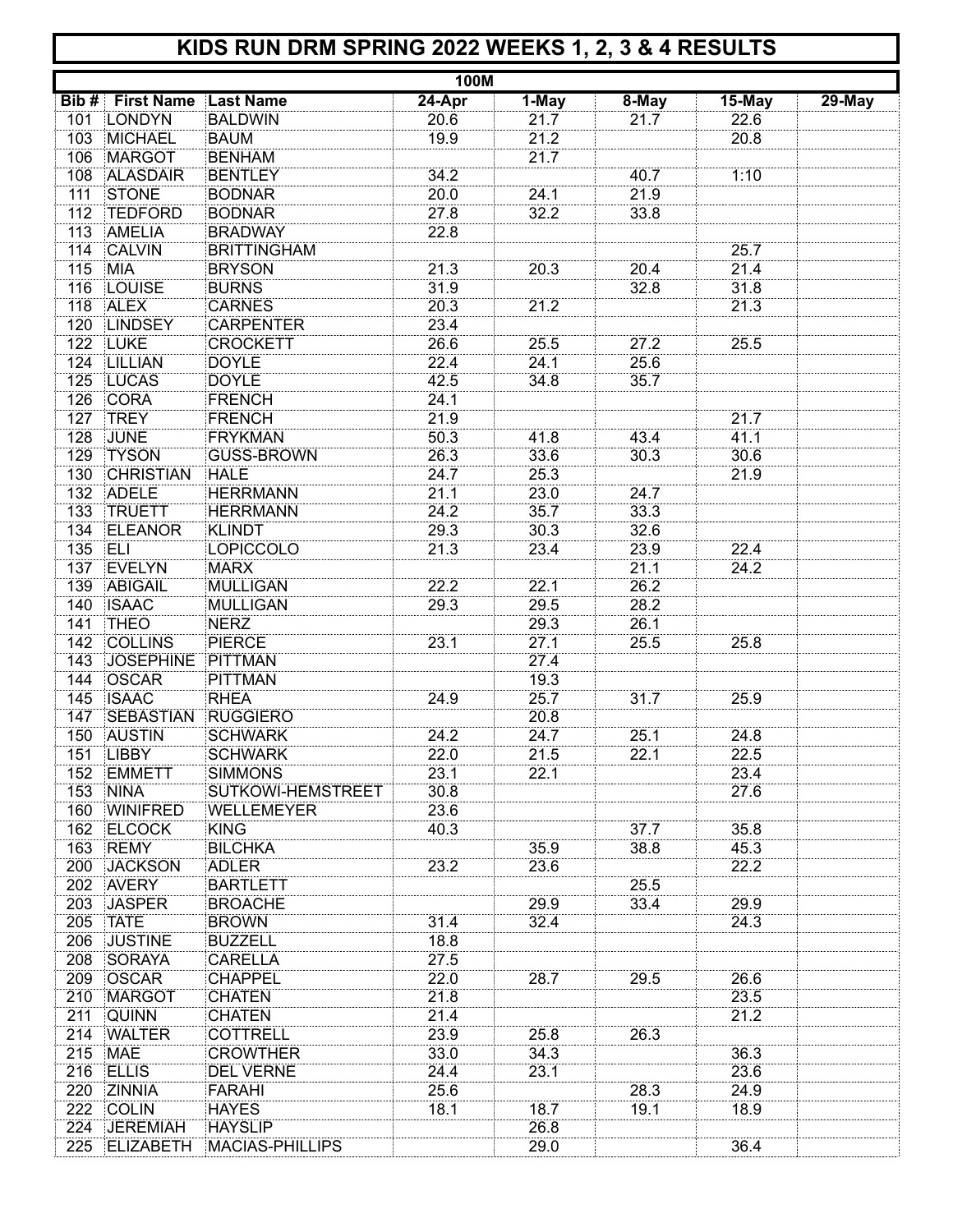|     | <b>Bib # First Name</b> | <b>⊧Last Name</b> | 24-Apr | 1-May | 8-May | $15$ -May | $29$ -May |
|-----|-------------------------|-------------------|--------|-------|-------|-----------|-----------|
| 226 | <b>JOSEFINA</b>         | MACIAS-PHILLIPS!  |        | 38.3  |       |           |           |
| 229 | <b>MADDOX</b>           | MCDANIEL          | 19.8   | 22.5  |       | 25.2      |           |
| 230 | <b>MICAH</b>            | MCDANIEL          | 27.9   | 28.2  |       | 32.2      |           |
| 232 | ELI                     | NAGAR ELAM        | 31.1   | 33.5  | 31.1  |           |           |
| 234 | ELIZA                   | <b>OLTMANS</b>    | 30.2   |       | 32.0  | 29.1      |           |
| 236 | <b>SAME</b>             | OVERINGTON        | 33.9   |       | 27.7  |           |           |
| 237 | <b>OWEN</b>             | REED              | 24.7   | 21.2  | 24.1  | 20.8      |           |
| 238 | <b>JOLEN</b>            | SAKAGUCHI         | 29.8   | 29.2  |       |           |           |
| 241 | LOGAN                   | SCHMIDT           |        | 37.9  | 36.0  | 30.8      |           |
| 242 | <b>JACK</b>             | SCHNEIDER         |        |       | 19.2  |           |           |
| 243 | <b>JOSEPHINE</b>        | SCHNEIDER         |        |       | 21.5  | 24.5      |           |
| 245 | <b>OWEN</b>             | SCHULER           | 17.2   |       |       |           |           |
| 246 | KATIE                   | SLANE             | 19.9   | 20.5  |       | 21.5      |           |
| 247 | <b>MAGGIE</b>           | SLANE             | 19.4   | 19.9  |       | 20.8      |           |
| 252 | <b>WESLEY</b>           | <b>TAYLOR</b>     | 24.3   | 23.9  | 24.2  | 21.9      |           |
| 255 | <b>MAGNOLIA</b>         | <b>TORRIONE</b>   | 26.1   | 31.4  | 30.2  |           |           |
| 256 | EMMA                    | WADSWORTH         | 23.4   |       |       |           |           |
| 259 | <b>SERAYAH</b>          | <b>WILLIAMS</b>   | 24.8   | 25.3  | 23.1  | 26.6      |           |
| 260 | GARNETT                 | ZEKE              | 27.3   |       | 28.3  | 31.1      |           |
| 261 | <b>STELLA</b>           | <b>BUZZELL</b>    |        | 21.7  |       |           |           |
| 266 |                         |                   |        |       | 39.9  |           |           |

|                  | 400M              |                    |          |       |       |        |        |  |  |
|------------------|-------------------|--------------------|----------|-------|-------|--------|--------|--|--|
| Bib #            | <b>First Name</b> | Last Name          | $24-Apr$ | 1-May | 8-May | 15-May | 29-May |  |  |
| 100              | <b>HARPER</b>     | AMODEO             |          |       |       | 1:41   |        |  |  |
| 101              | LONDYN            | <b>BALDWIN</b>     | 1:55     | 1:46  | 1:58  | 1:52   |        |  |  |
| 102              | <b>AMELIA</b>     | <b>BAUM</b>        | 1:46     | 1:46  | 1:49  | 1:52   |        |  |  |
| 103              | <b>MICHAEL</b>    | <b>BAUM</b>        | 1:45     | 2:01  | 2:07  | 2:11   |        |  |  |
| 106              | <b>MARGOT</b>     | <b>BENHAM</b>      |          | 1:55  |       |        |        |  |  |
| 107              | <b>AUGUST</b>     | <b>BENNOUNE</b>    | 1:53     |       | 1:52  | 1:46   |        |  |  |
| 108              | ALASDAIR          | <b>BENTLEY</b>     |          |       | 3:40  |        |        |  |  |
| 109              | <b>FINN</b>       | <b>BILICHKA</b>    | 2:01     | 2:06  | 2:08  | 2:28   |        |  |  |
| 111              | <b>STONE</b>      | <b>BODNAR</b>      | 1:46     |       | 1:49  | 1:48   |        |  |  |
| $\overline{112}$ | <b>TEDFORD</b>    | <b>BODNAR</b>      | 2:35     |       |       | 2:36   |        |  |  |
| 114              | <b>CALVIN</b>     | <b>BRITTINGHAM</b> | 2:31     | 2:05  | 2:02  | 2:11   |        |  |  |
| 115              | <b>MIA</b>        | <b>BRYSON</b>      | 1:59     | 1:54  |       | 2:03   |        |  |  |
| 116              | LOUISE            | <b>BURNS</b>       | 2:29     |       | 3:05  | 2:22   |        |  |  |
| 117              | <b>MABEL</b>      | <b>CACCHIO</b>     |          | 2:34  |       |        |        |  |  |
| 118              | <b>ALEX</b>       | <b>CARNES</b>      | 1:49     | 2:35  |       | 2:10   |        |  |  |
| 119              | LAWSON            | CARPENTER          | 1:48     |       |       |        |        |  |  |
| 120              | LINDSEY           | <b>CARPENTER</b>   | 2:18     | 2:08  |       |        |        |  |  |
| 121              | CARRIE            | <b>CHAPMAN</b>     |          |       |       | 1:42   |        |  |  |
| 123              | WILL              | <b>CROCKETT</b>    | 2:13     | 2:15  | 2:09  | 2:21   |        |  |  |
| 124              | LILLIAN           | <b>DOYLE</b>       | 2:12     | 2:07  |       |        |        |  |  |
| 125              | <b>LUCAS</b>      | <b>DOYLE</b>       |          |       | 2:40  |        |        |  |  |
| 126              | <b>CORA</b>       | FRENCH             | 2:15     |       |       |        |        |  |  |
| 127              | <b>TREY</b>       | FRENCH             | 1:53     |       |       |        |        |  |  |
| 129              | <b>TYSON</b>      | <b>GUSS-BROWN</b>  | 2:28     | 2:25  | 2:38  | 2:32   |        |  |  |
| 130              | <b>CHRISTIAN</b>  | <b>HALE</b>        |          | 2:06  | 2:02  |        |        |  |  |
| 131              | <b>WYATT</b>      | <b>HELLER</b>      |          | 1:35  | 1:33  |        |        |  |  |
| 132              | ADELE             | <b>HERRMANN</b>    | 1:59     | 2:10  | 2:07  |        |        |  |  |
| 133              | <b>TRUETT</b>     | <b>HERRMANN</b>    | 2:42     | 2:28  | 2:22  |        |        |  |  |
| 134              | <b>ELEANOR</b>    | <b>KLINDT</b>      | 2:41     | 2:40  | 2:41  |        |        |  |  |
| 135              | <b>ELI</b>        | LOPICCOLO          | 1:52     |       |       | 1:49   |        |  |  |
| 136              | <b>OWEN</b>       | LOPICCOLO          | 1:35     | 1:50  | 1:38  | 1:37   |        |  |  |
| 137              | <b>EVELYN</b>     | MARX               |          |       | 2:09  | 3:10   |        |  |  |
| 138              | PHILLIP           | MARX               |          | 1:46  | 1:48  | 1:51   |        |  |  |
| 139              | <b>ABIGAIL</b>    | MULLIGAN           | 2:20     | 2:15  | 2:13  |        |        |  |  |
|                  | 140 ISAAC         | MULLIGAN           | 2:16     | 2:24  | 2:32  |        |        |  |  |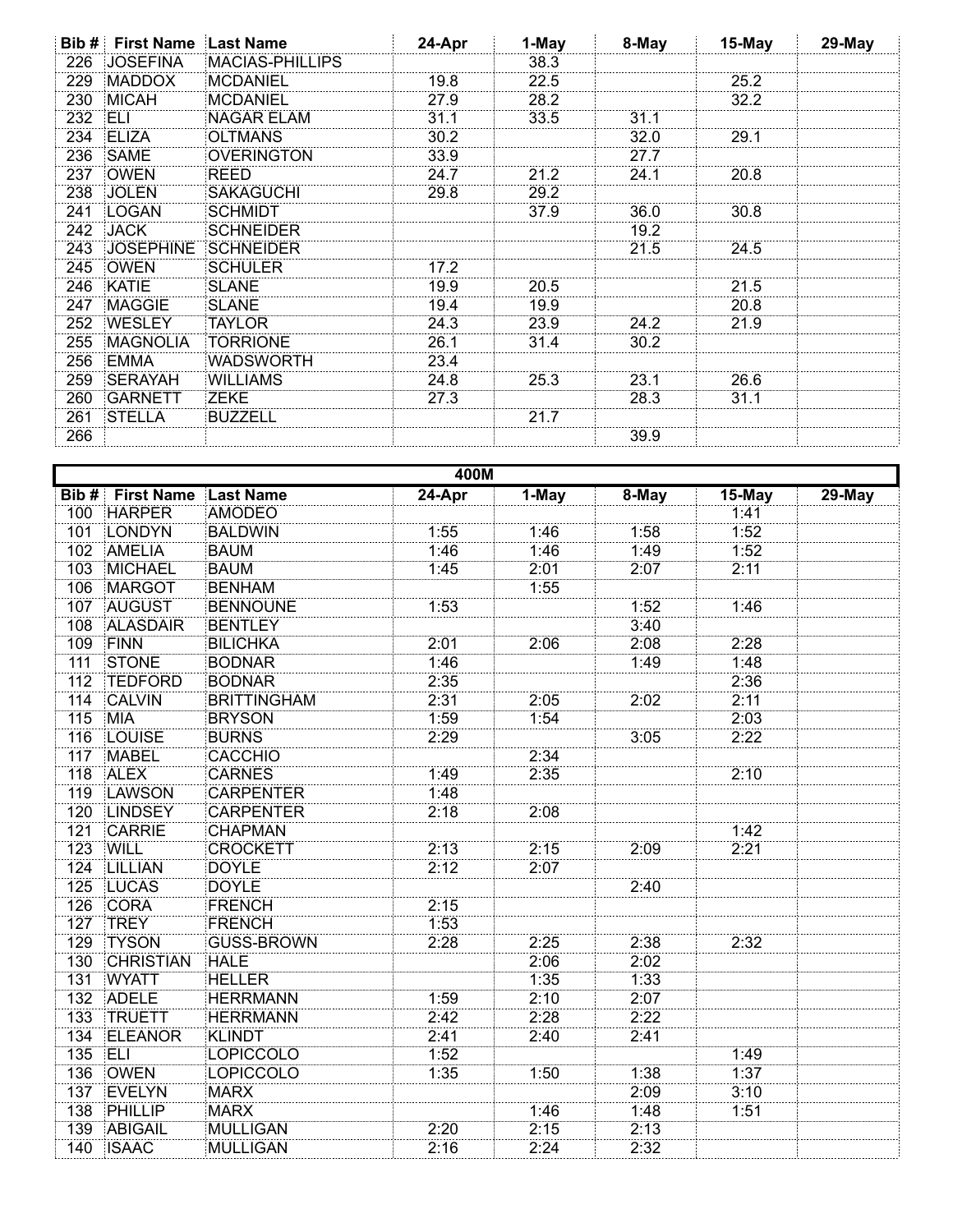|                  | <b>Bib # First Name Last Name</b> |                          | 24-Apr | 1-May | 8-May | 15-May | 29-May |
|------------------|-----------------------------------|--------------------------|--------|-------|-------|--------|--------|
| 141              | <b>THEO</b>                       | <b>NERZ</b>              | 1:59   | 2:01  | 2:10  |        |        |
| 142              | <b>COLLINS</b>                    | <b>PIERCE</b>            | 2:29   | 2:41  |       | 2:13   |        |
| 143              | <b>JOSEPHINE</b>                  | PITTMAN                  | 2:18   |       |       |        |        |
| 144              | <b>OSCAR</b>                      | PITTMAN                  | 3:15   |       |       |        |        |
| 145              | <b>ISAAC</b>                      | <b>RHEA</b>              | 2:13   |       |       |        |        |
| 147              | <b>SEBASTIAN</b>                  | <b>RUGGIERO</b>          |        | 1:54  |       |        |        |
| 148              | <b>EMILY</b>                      | <b>SCHEPER</b>           |        |       |       | 1:49   |        |
| 149              | <b>PATRICK</b>                    | <b>SCHEPER</b>           |        |       |       | 1:49   |        |
| 150              | <b>AUSTIN</b>                     | <b>SCHWARK</b>           | 1:58   | 1:53  | 1:50  | 1:55   |        |
| 151              | <b>LIBBY</b>                      |                          |        |       | 1:52  |        |        |
|                  |                                   | <b>SCHWARK</b>           |        | 1:51  |       |        |        |
| 152              | EMMETT                            | <b>SIMMONS</b>           |        |       |       |        |        |
| $\overline{153}$ | <b>NINA</b>                       | <b>SUTKOWI-HEMSTREET</b> | 2:34   |       |       |        |        |
| 154              | <b>AUDREY</b>                     | <b>TOTTEN</b>            | 2:04   |       |       | 1:57   |        |
| 155              | ELLE                              | <b>TOTTEN</b>            |        |       |       | 2:07   |        |
| 156              | <b>ELIZABETH</b>                  | <b>TURNER</b>            |        | 1:52  | 1:57  | 1:59   |        |
| 157              | <b>EMILIE</b>                     | <b>TURNER</b>            | 2:04   | 2:23  | 2:11  | 2:11   |        |
| 158              | ABRAM                             | <b>WEBER</b>             | 1:49   | 1.43  | 1:43  | 1:40   |        |
| 160              | <b>WINIFRED</b>                   | WELLEMEYER               | 2:18   |       |       |        |        |
| 161              | <b>ELLIOTT</b>                    | WRIGHT                   | 1:32   | 1:46  | 1:36  |        |        |
| 162              | <b>ELCOCK</b>                     | <b>KING</b>              |        |       | 3:08  | 2:48   |        |
| 200              | <b>JACKSON</b>                    | <b>ADLER</b>             | 2:15   | 1:59  |       | 2:06   |        |
| 201              | <b>JOSHUA</b>                     | <b>ALEXANDER</b>         |        |       | 1:32  | 1:35   |        |
| 202              | <b>AVERY</b>                      | <b>BARTLETT</b>          |        | 1.48  | 1:44  |        |        |
| 203              | <b>JASPER</b>                     | <b>BROACHE</b>           | 2:46   | 2:25  | 2:37  | 2:48   |        |
| 204              | PHOEBE                            | <b>BROACHE</b>           | 1:36   | 1:30  | 1:32  |        |        |
| 205              | <b>TATE</b>                       | <b>BROWN</b>             |        | 2:15  | 2:37  | 2:17   |        |
|                  |                                   |                          | 2:12   |       |       |        |        |
| 206              | <b>JUSTINE</b>                    | <b>BUZZELL</b>           | 1:51   |       |       |        |        |
| 207              | <b>CYRUS</b>                      | <b>CARELLA</b>           | 1:29   |       | 1:28  | 1:27   |        |
| 208              | SORAYA                            | <b>CARELLA</b>           | 2:13   |       | 2:16  | 2:24   |        |
| 209              | <b>OSCAR</b>                      | <b>CHAPPEL</b>           | 2:09   | 2:13  |       |        |        |
| 213              | <b>AVA</b>                        | <b>COTTRELL</b>          | 2:01   | 2:08  | 2:03  |        |        |
| 214              | <b>WALTER</b>                     | <b>COTTRELL</b>          | 2:12   | 2:12  | 2:23  |        |        |
| 216              | <b>ELLIS</b>                      | <b>DEL VERNE</b>         | 4:16   | 2:19  |       | 2:27   |        |
| 217              | GREER                             | <b>DONALDSON-KNOX</b>    | 2:04   |       | 2:02  | 1:58   |        |
| 219              | <b>DAHLIA</b>                     | <b>FARAHI</b>            | 1:40   |       | 1:48  | 1:38   |        |
| 220              | ZINNIA                            | <b>FARAHI</b>            | 2:11   |       | 2:21  | 2:18   |        |
|                  | 221 PHINEAS                       | <b>FLANNAGAN</b>         | 1:40   |       | 1:39  | 1:40   |        |
|                  | 222 COLIN                         | <b>HAYES</b>             | 1:35   | 1:35  | 1:36  | 1:38   |        |
| 223              | <b>ISAIAH</b>                     | <b>HAYSLIP</b>           |        | 1:40  |       |        |        |
|                  | 224 JEREMIAH                      | <b>HAYSLIP</b>           | 2:58   | 2:15  |       |        |        |
|                  | 225 ELIZABETH                     | MACIAS-PHILLIPS          | 2:03   | 2:11  |       | 2:38   |        |
|                  |                                   |                          |        |       |       |        |        |
|                  | 226 JOSEFINA                      | <b>MACIAS-PHILLIPS</b>   |        | 2:50  |       | 2:38   |        |
|                  | 227 SAMUEL                        | <b>MARTINSON</b>         | 1:29   |       | 1:25  | 1:24   |        |
|                  | 228 HAZEL                         | MCCORT-POOLE             |        | 1:43  | 1:46  | 1:41   |        |
| 229              | <b>MADDOX</b>                     | <b>MCDANIEL</b>          | 1:58   | 2:00  |       | 1:58   |        |
| 230              | <b>MICAH</b>                      | <b>MCDANIEL</b>          | 2:26   | 2:24  | 2:13  | 2:19   |        |
| 231 LEO          |                                   | <b>MEYERS</b>            | 1:33   | 1:34  |       | 1:35   |        |
| 232 ELI          |                                   | <b>NAGAR ELAM</b>        |        |       | 2:26  | 2:27   |        |
|                  | 233 ALORA                         | <b>OLTMANS</b>           | 2:07   |       | 2:09  | 2:20   |        |
|                  | 235 FILOMENA                      | <b>OVERINGTON</b>        | 2:03   | 2:10  | 2:04  |        |        |
|                  | 236 SAME                          | <b>OVERINGTON</b>        | 2:37   |       | 2:45  |        |        |
|                  | 237 OWEN                          | <b>REED</b>              | 2:02   | 1:55  | 1:52  | 1:55   |        |
| 238              | <b>JOLEN</b>                      | <b>SAKAGUCHI</b>         | 2:13   | 2:17  | 2:42  |        |        |
| 239              | <b>TALYN</b>                      | <b>SAKAGUCHI</b>         | 2:03   | 1:48  | 2:42  |        |        |
| 240              | <b>CARIS</b>                      | <b>SCHMIDT</b>           |        | 2:03  | 2:09  |        |        |
|                  | 241 LOGAN                         | <b>SCHMIDT</b>           |        | 2:54  | 2:53  | 2:36   |        |
|                  | 242 JACK                          |                          |        |       |       |        |        |
|                  |                                   | <b>SCHNEIDER</b>         | 1:42   | 1:39  | 1:34  |        |        |
|                  | 243 JOSEPHINE SCHNEIDER           |                          |        | 1:44  | 1:44  | 1:47   |        |
| 244              | <b>QUIN</b>                       | <b>SCHNEIDERMAN</b>      | 1:36   | 1:29  |       | 1:34   |        |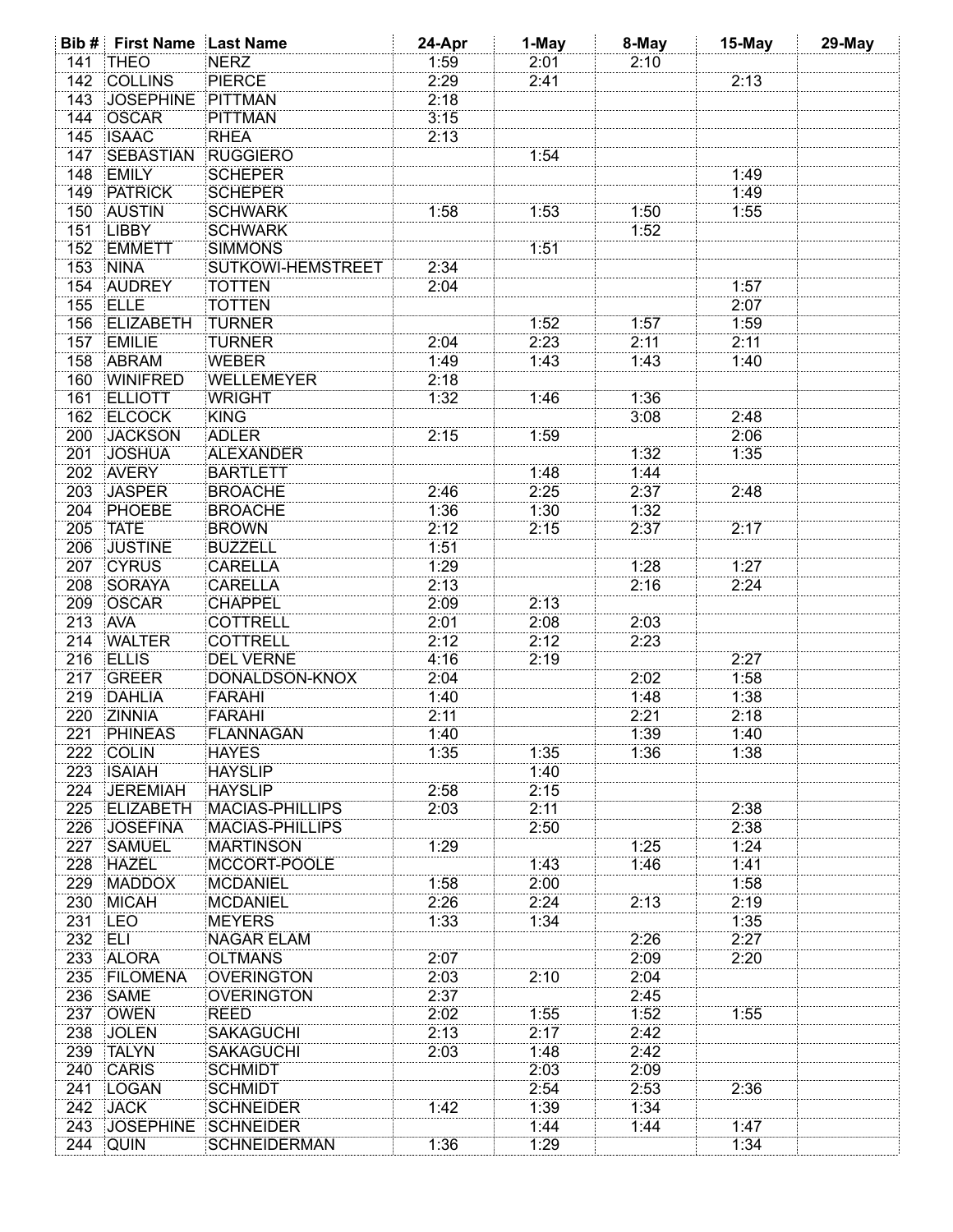|     | <b>Bib # First Name Last Name</b> |                  | 24-Apr | 1-May | 8-May | 15-May | 29-May |
|-----|-----------------------------------|------------------|--------|-------|-------|--------|--------|
| 245 | <b>OWEN</b>                       | SCHULER          | 1 41   | l 39  | 1.41  |        |        |
| 246 | KATIE                             | <b>SLANE</b>     | l 44   |       |       |        |        |
| 247 | <b>MAGGIE</b>                     | <b>SLANE</b>     | 1:48   | 2:01  | 1:52  | 2:02   |        |
| 248 | <b>OSCAR</b>                      | SOMMERS          |        |       |       | 3:26   |        |
| 249 | RAHUL                             | :SWAMY           | 1:45   | 1:38  | 1:38  |        |        |
| 250 | SOHAN                             | :SWAMY           | 1:39   | 1:31  | 1:31  |        |        |
| 251 | <b>HENRY</b>                      | TAYL OR          | 2.06   | 1:55  |       | -53    |        |
| 252 | <b>WESLEY</b>                     | TAYLOR           | 2.11   | 2.11  |       | 2:22   |        |
| 254 | CHARLIE                           | TORRIONE         |        |       | 1:53  | 1:55   |        |
| 255 | <b>MAGNOLIA</b>                   | TORRIONE         | 2:35   |       | 2.43  | 2.14   |        |
| 256 | EMMA                              | <b>WADSWORTH</b> | 2.08   |       |       |        |        |
| 257 | RENA                              | MII I COTT!      |        | ∣ ∙4∩ | 1:50  | 1:39   |        |
| 260 | GARNETT                           | <b>ZEKE</b>      | 2.24   |       | 2.36  | 2:46   |        |
| 261 | <b>STELLA</b>                     | :RUZZELI         |        | 2.02  |       |        |        |
| 263 |                                   |                  |        |       | . 44  |        |        |

| 800M             |                   |                    |        |                    |       |          |           |  |
|------------------|-------------------|--------------------|--------|--------------------|-------|----------|-----------|--|
| Bib #            | <b>First Name</b> | <b>Last Name</b>   | 24-Apr | $\overline{1-May}$ | 8-May | $15-May$ | $29$ -May |  |
| 100              | <b>HARPER</b>     | AMODEO             | 3:59   | 3:51               |       |          |           |  |
| 102              | <b>AMELIA</b>     | <b>BAUM</b>        | 3:53   | 3:52               | 4:13  | 4:17     |           |  |
| 103              | MICHAEL           | <b>BAUM</b>        | 4:02   |                    | 4:37  | 4:39     |           |  |
| 106              | <b>MARGOT</b>     | <b>BENHAM</b>      | 4:14   |                    |       |          |           |  |
| 111              | <b>STONE</b>      | <b>BODNAR</b>      |        | 3:50               |       | 4:04     |           |  |
| 112              | <b>TEDFORD</b>    | <b>BODNAR</b>      |        | 5:36               | 5:52  |          |           |  |
| 114              | CALVIN            | <b>BRITTINGHAM</b> |        | 4:52               | 4:39  |          |           |  |
| $\overline{117}$ | <b>MABEL</b>      | CACCHIO            | 4:29   |                    | 5:27  |          |           |  |
| 119              | LAWSON            | <b>CARPENTER</b>   |        | 3:52               |       |          |           |  |
| 121              | <b>CARRIE</b>     | <b>CHAPMAN</b>     |        | 3:53               |       | 3:56     |           |  |
| 124              | <b>LILLIAN</b>    | DOYLE              |        |                    | 4:34  |          |           |  |
| 126              | <b>CORA</b>       | FRENCH             | 4:27   |                    |       |          |           |  |
| 127              | <b>TREY</b>       | FRENCH             | 4:03   |                    |       |          |           |  |
| 135              | <b>ELI</b>        | LOPICCOLO          | 4:14   | 4:18               | 4:12  | 4:05     |           |  |
| 136              | OWEN              | LOPICCOLO          | 3:44   | 3:38               |       |          |           |  |
| 137              | EVELYN            | MARX               | 6:00   |                    |       |          |           |  |
| 138              | PHILLIP           | MARX               |        |                    |       | 4:38     |           |  |
| 139              | <b>ABIGAIL</b>    | MULLIGAN           | 5:32   | 5:08               | 5:02  |          |           |  |
| 140              | <b>ISAAC</b>      | MULLIGAN           | 4:59   |                    | 5:30  |          |           |  |
| 141              | <b>THEO</b>       | NERZ               |        | 4:49               | 4:35  |          |           |  |
| 146              | GABRIEL           | <b>RUGGIERO</b>    |        | 4:03               |       |          |           |  |
| 148              | <b>EMILY</b>      | <b>SCHEPER</b>     |        |                    | 4:23  |          |           |  |
| 149              | <b>PATRICK</b>    | <b>SCHEPER</b>     |        |                    | 4:16  |          |           |  |
| 151              | <b>LIBBY</b>      | <b>SCHWARK</b>     | 4:03   | 3:51               | 4:16  | 4:18     |           |  |
| 152              | <b>EMMETT</b>     | <b>SIMMONS</b>     |        |                    | 4:26  |          |           |  |
| 153              | <b>NINA</b>       | SUTKOWI-HEMSTREET  |        |                    |       | 5:22     |           |  |
| 155              | ELLE              | <b>TOTTEN</b>      | 4:23   |                    | 4:32  |          |           |  |
| 156              | ELIZABETH         | <b>TURNER</b>      | 4:30   |                    |       |          |           |  |
| 161              | <b>ELLIOTT</b>    | <b>WRIGHT</b>      | 3:38   | 3:37               | 3:56  |          |           |  |
| 200              | <b>JACKSON</b>    | <b>ADLER</b>       |        | 4:29               |       | 4:38     |           |  |
| 201              | <b>JOSHUA</b>     | ALEXANDER          |        |                    | 3:24  |          |           |  |
| 202              | <b>AVERY</b>      | <b>BARTLETT</b>    | 3:52   | 4:30               | 4:41  |          |           |  |
| 204              | PHOEBE            | <b>BROACHE</b>     | 3:33   | 3:41               |       |          |           |  |
| 205              | <b>TATE</b>       | <b>BROWN</b>       |        |                    |       | 4:46     |           |  |
| 208              | SORAYA            | <b>CARELLA</b>     |        |                    | 4:56  | 5:20     |           |  |
| 209              | OSCAR             | <b>CHAPPEL</b>     | 4:33   |                    |       | 4:44     |           |  |
| 210              | <b>MARGOT</b>     | <b>CHATEN</b>      | 4:04   |                    | 3:54  | 4:16     |           |  |
| 211              | QUINN             | <b>CHATEN</b>      | 4:18   |                    |       | 4:17     |           |  |
| 213              | <b>AVA</b>        | <b>COTTRELL</b>    | 4:34   | 4:22               |       |          |           |  |
| 214              | <b>WALTER</b>     | <b>COTTRELL</b>    | 4:45   |                    | 4:56  |          |           |  |
| 217              | GREER             | DONALDSON-KNOX     | 4:54   |                    | 4:45  | 4:40     |           |  |